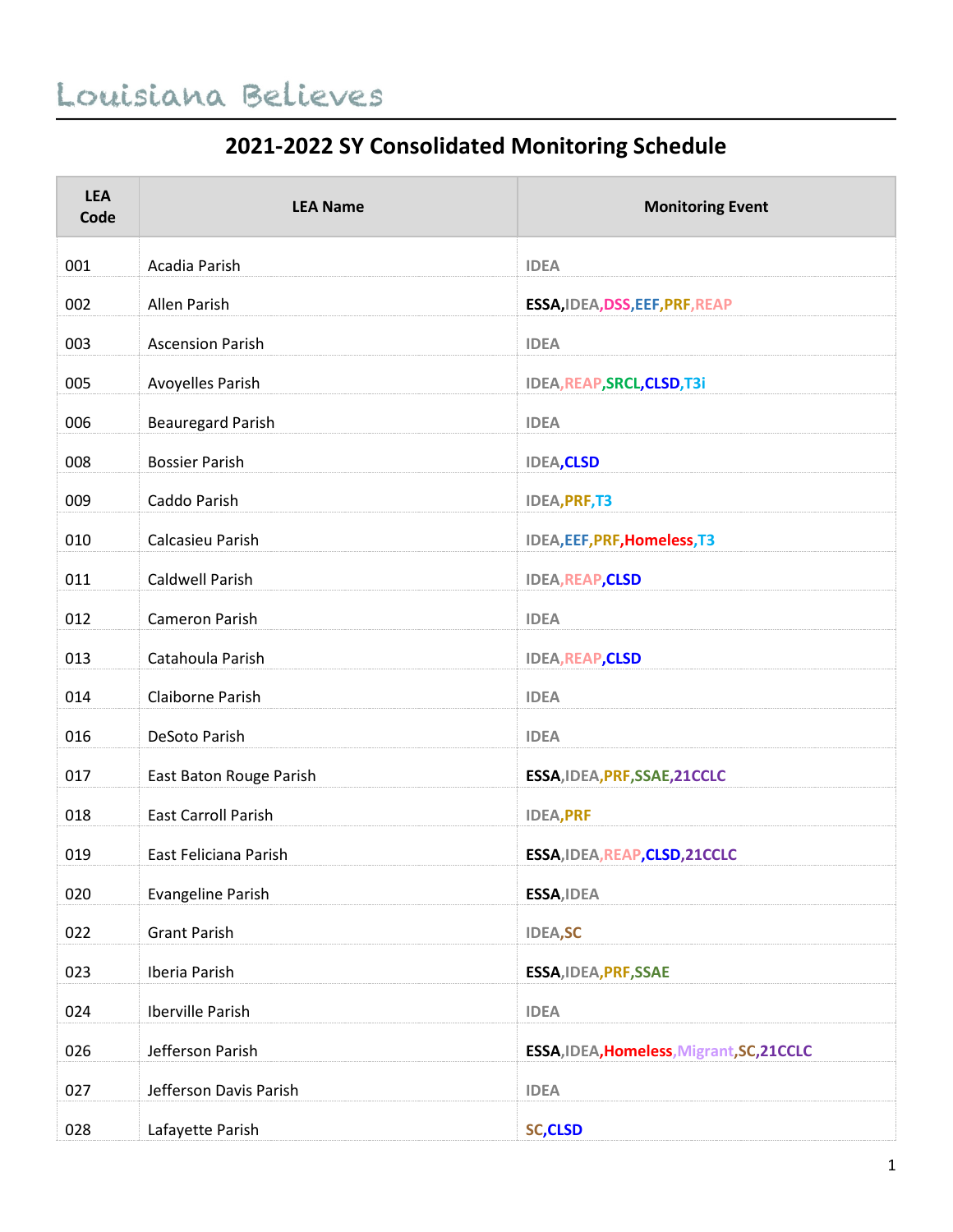| <b>LEA</b><br>Code | <b>LEA Name</b>             | <b>Monitoring Event</b>        |
|--------------------|-----------------------------|--------------------------------|
| 029                | Lafourche Parish            | <b>IDEA, CLSD</b>              |
| 030                | LaSalle Parish              | <b>IDEA</b>                    |
| 032                | Livingston Parish           | <b>IDEA</b>                    |
| 033                | <b>Madison Parish</b>       | ESSA, IDEA                     |
| 034                | Morehouse Parish            | <b>ESSA, REAP, SRCL</b>        |
| 036                | <b>Orleans Parish</b>       | ESSA, IDEA, DSS, PRF, Homeless |
| 037                | <b>Ouachita Parish</b>      | <b>IDEA</b>                    |
| 038                | Plaquemines Parish          | ESSA, IDEA, CTE, DSS, PRF      |
| 039                | Pointe Coupee Parish        | ESSA, IDEA, SC                 |
| 040                | Rapides Parish              | CTE, T3                        |
| 042                | <b>Richland Parish</b>      | ESSA, EEF, IDEA                |
| 043                | Sabine Parish               | ESSA, IDEA, DSS, REAP, CLSD    |
| 044                | St. Bernard Parish          | <b>IDEA</b>                    |
| 045                | St. Charles Parish          | IDEA, CTE, CLSD, T3            |
| 046                | St. Helena Parish           | <b>ESSA, Homeless</b>          |
| 047                | St. James Parish            | ESSA, IDEA, DSS                |
| 048                | St. John the Baptist Parish | <b>IDEA,CTE</b>                |
| 049                | St. Landry Parish           | ESSA, CLSD, EEF, 21CCLC        |
| 050                | St. Martin Parish           | <b>IDEA</b>                    |
| 051                | St. Mary Parish             | <b>IDEA, REAP, CLSD</b>        |
| 052                | St. Tammany Parish          | <b>IDEA, Homeless</b>          |
| 053                | Tangipahoa Parish           | <b>IDEA</b>                    |
| 054                | <b>Tensas Parish</b>        | ESSA, IDEA, EEF                |
| 055                | Terrebonne Parish           | <b>IDEA,CTE,T3</b>             |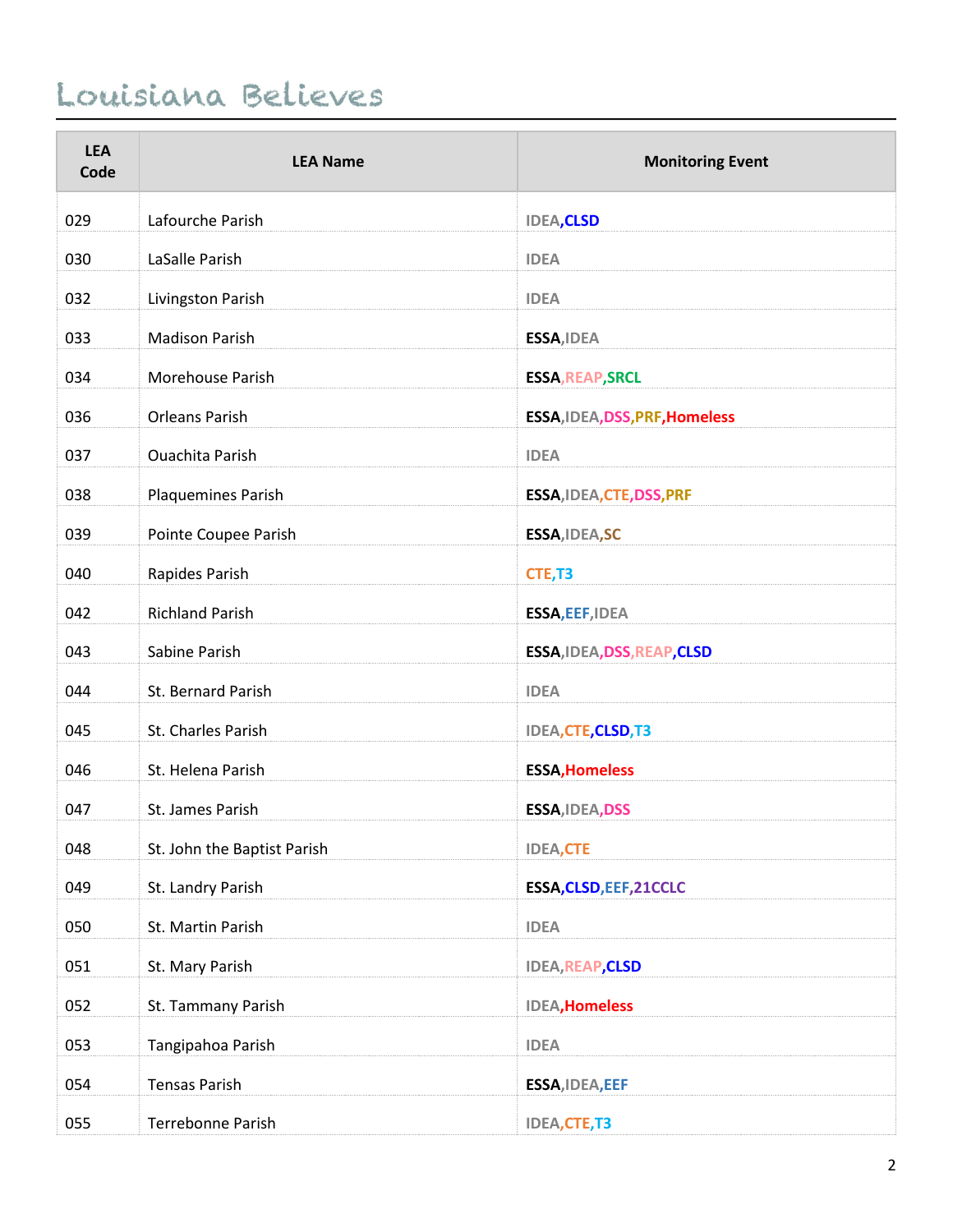| <b>LEA</b><br>Code | <b>LEA Name</b>                          | <b>Monitoring Event</b>          |
|--------------------|------------------------------------------|----------------------------------|
| 056                | <b>Union Parish</b>                      | <b>IDEA</b>                      |
| 057                | <b>Vermilion Parish</b>                  | <b>IDEA</b>                      |
| 058                | Vernon Parish                            | ESSA, IDEA, DSS, EEF, REAP, SRCL |
| 059                | <b>Washington Parish</b>                 | <b>IDEA</b>                      |
| 060                | <b>Webster Parish</b>                    | ESSA, IDEA, REAP, CLSD           |
| 063                | West Feliciana Parish                    | <b>IDEA</b>                      |
| 064                | <b>Winn Parish</b>                       | <b>IDEA, CLSD</b>                |
| 065                | City of Monroe School District           | <b>IDEA</b>                      |
| 066                | City of Bogalusa School District         | ESSA, IDEA                       |
| 067                | Zachary Community School District        | ESSA, IDEA, EEF                  |
| 068                | City of Baker School District            | <b>ESSA, CTE, IDEA, PRF</b>      |
| 069                | <b>Central Community School District</b> | <b>IDEA, CLSD</b>                |
| 101                | <b>Special School District</b>           | ESSA, IDEA                       |
| 304                | Louisiana School for the Deaf            | ESSA, IDEA                       |
| 321001             | New Vision Learning Academy              | <b>IDEA</b>                      |
| 331001             | International School of Louisiana        | ESSA, IDEA, EEF                  |
| 333001             | Avoyelles Public Charter School          | <b>IDEA</b>                      |
| 334                | New Orleans Center for Creative Arts     | <b>IDEA</b>                      |
| 337001             | <b>Belle Chasse Academy</b>              | IDEA, 21CCLC                     |
| 344001             | International High School of New Orleans | <b>IDEA</b>                      |
| 345001             | University View Academy Inc. (FRM LA Co  | <b>ESSA, DSS, PRF, SRCL</b>      |
| 346001             | Lake Charles Charter Academy             | <b>IDEA</b>                      |
| 347001             | Lycee Francais de la Nouvelle-Orleans    | <b>ESSA</b>                      |
| 348001             | New Orleans Military & Maritime Academy  | <b>IDEA</b>                      |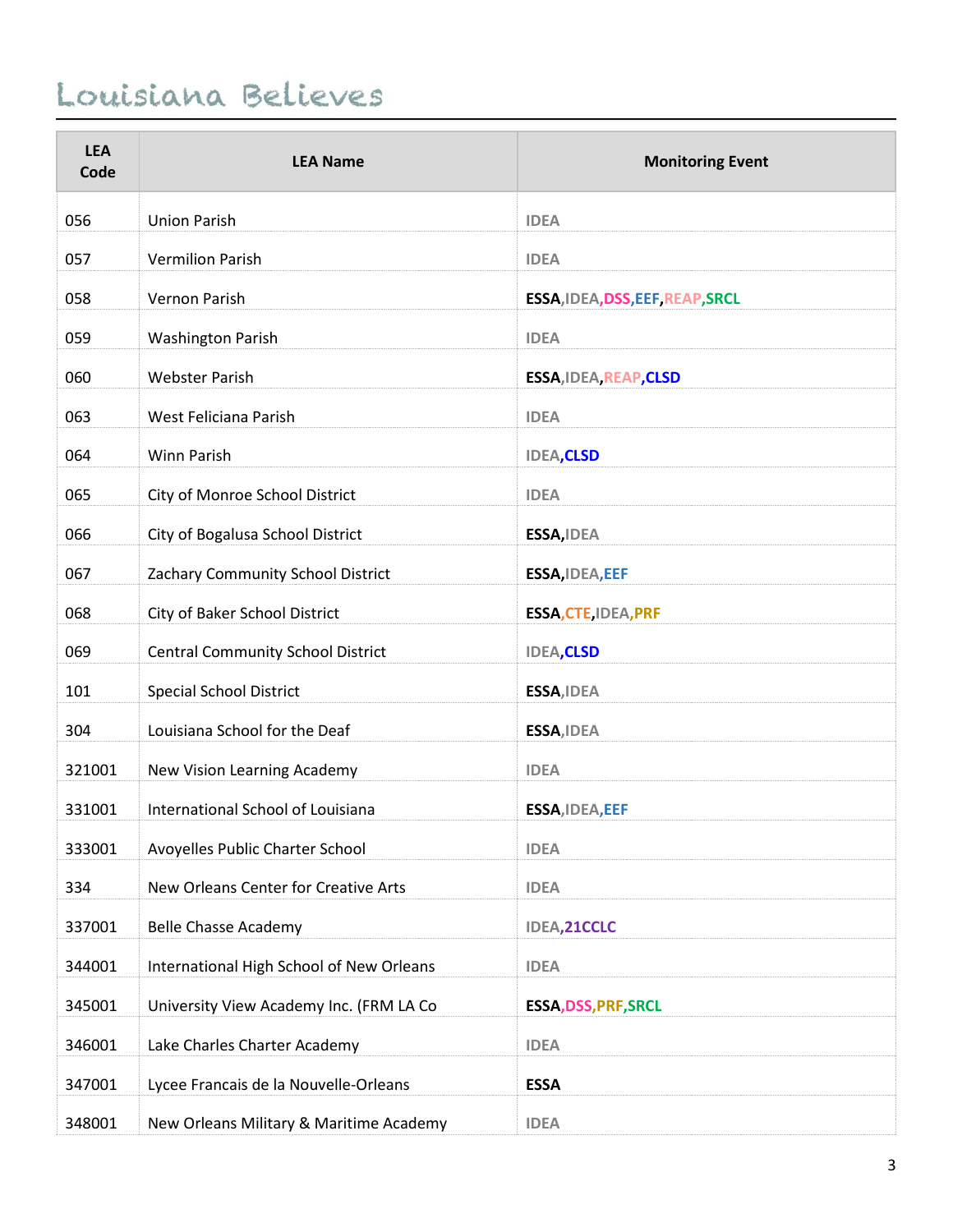| <b>LEA</b><br>Code | <b>LEA Name</b>                                   | <b>Monitoring Event</b> |
|--------------------|---------------------------------------------------|-------------------------|
| 396                | Recovery School District-LDE                      | <b>ESSA</b>             |
| A02                | Office of Juvenile Justice                        | <b>ESSA, PRF</b>        |
| W1A                | JCFA-East                                         | ESSA, IDEA              |
| W1B                | Advantage Charter Academy                         | <b>ESSA, EEF</b>        |
| W <sub>2</sub> B   | Willow Charter Academy                            | <b>IDEA</b>             |
| W31                | Dr. Martin Luther King Charter School fo          | ESSA, DSS, EEF, PRF     |
| W33                | Lincoln Preparatory School                        | <b>IDEA</b>             |
| W4A                | Delta Charter School MST                          | <b>IDEA</b>             |
| W4B                | Lake Charles College Prep                         | <b>ESSA</b>             |
| W5B                | Northeast Claiborne Charter                       | <b>ESSA, DSS, EEF</b>   |
| W62                | Lord Beaconsfield Landry High School              | <b>IDEA</b>             |
| W66                | Martin Behrman Charter Acad of Creative           | <b>IDEA</b>             |
| W6B                | Acadiana Renaissance Charter Academy              | <b>IDEA</b>             |
| W71                | Sophie B. Wright Institute of Academic Excellence | <b>IDEA</b>             |
| W7A                | Louisiana Key Academy                             | ESSA, IDEA              |
| W7B                | Lafayette Renaissance Charter Academy             | <b>IDEA</b>             |
| W81                | <b>KIPP Morial</b>                                | <b>ESSA</b>             |
| W82                | <b>KIPP Believe</b>                               | <b>ESSA</b>             |
| W84                | <b>Impact Charter School</b>                      | <b>ESSA, EEF</b>        |
| W85                | KIPP Leadership                                   | ESSA, IDEA              |
| <b>W85</b>         | <b>KIPP East</b>                                  | <b>ESSA</b>             |
| W87                | Booker T. Washington High School                  | <b>ESSA</b>             |
| W91                | Samuel J. Green Charter School                    | <b>IDEA</b>             |
| W92                | Arthur Ashe Charter School                        | <b>IDEA</b>             |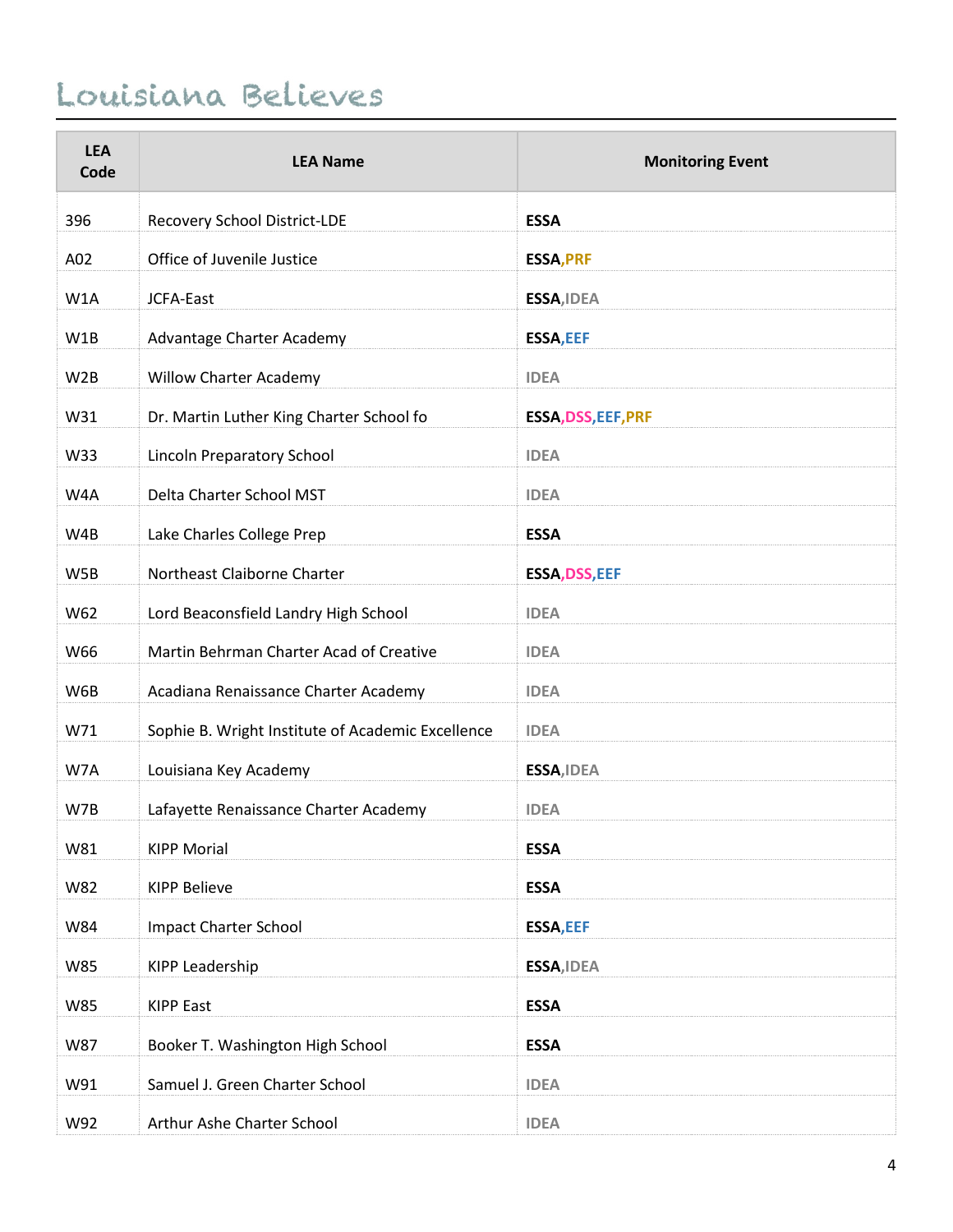| <b>LEA</b><br>Code | <b>LEA Name</b>                          | <b>Monitoring Event</b> |
|--------------------|------------------------------------------|-------------------------|
| W94                | Phillis Wheatley Community School        | <b>IDEA</b>             |
| W95                | Langston Hughes Charter Academy          | <b>ESSA</b>             |
| <b>WAA</b>         | Morris Jeff Community School             | <b>IDEA</b>             |
| <b>WAE</b>         | Fannie C. Williams Charter School        | <b>ESSA</b>             |
| <b>WAG</b>         | Louisiana Virtual Charter Academy        | ESSA, IDEA, EEF         |
| <b>WAK</b>         | Southwest Louisiana Charter Academy      | <b>ESSA</b>             |
| <b>WAO</b>         | <b>Dalton Charter School</b>             | <b>ESSA</b>             |
| <b>WAP</b>         | Lanier Charter School                    | <b>IDEA</b>             |
| <b>WAV</b>         | Democracy Prep Baton Rouge               | ESSA, IDEA              |
| WB <sub>2</sub>    | Kenilworth Science and Technology Charte | <b>ESSA, EEF</b>        |
| <b>WBA</b>         | Einstein Charter School at Village De L' | ESSA, IDEA, EEF         |
| <b>WBB</b>         | Benjamin Franklin High School            | <b>IDEA</b>             |
| <b>WBC</b>         | Alice M Harte Elementary Charter School  | <b>IDEA,EEF</b>         |
| <b>WBE</b>         | Lusher Charter School                    | ESSA, IDEA, EEF         |
| <b>WBG</b>         | Robert Russa Moton Charter School        | ESSA, IDEA, EEF         |
| <b>WBJ</b>         | <b>ENCORE Academy</b>                    | ESSA, IDEA              |
| <b>WBK</b>         | <b>Bricolage Academy</b>                 | <b>IDEA</b>             |
| WBL                | <b>Wilson Charter School</b>             | ESSA, IDEA              |
| <b>WBM</b>         | Einstein Charter High School at Sarah To | ESSA, EEF, T3           |
| <b>WBN</b>         | Einstein Charter Middle Sch at Sarah Tow | <b>IDEA</b>             |
| <b>WBO</b>         | Einstein Charter at Sherwood Forest      | <b>ESSA</b>             |
| <b>WBR</b>         | Athlos Academy of Jefferson Parish       | <b>IDEA, PRF</b>        |
| <b>WBT</b>         | Audubon Charter School - Gentilly        | <b>IDEA</b>             |
| WBU                | Rosenwald Collegiate Academy             | <b>IDEA,EEF</b>         |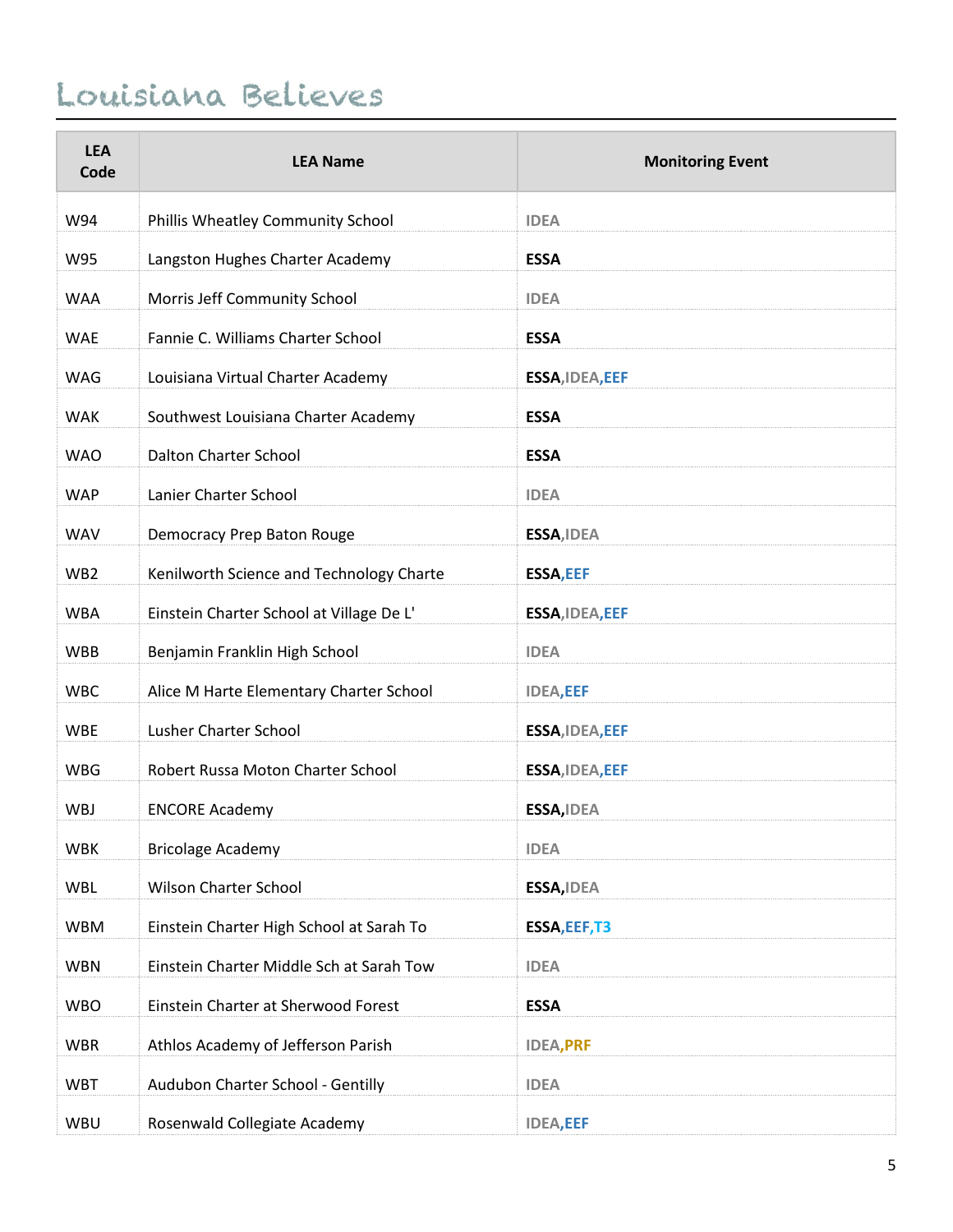| <b>LEA</b><br>Code | <b>LEA Name</b>                          | <b>Monitoring Event</b> |
|--------------------|------------------------------------------|-------------------------|
| WJ1                | Abramson Sci Academy                     | ESSA, IDEA              |
| WJ2                | G W Carver High School                   | <b>ESSA</b>             |
| WJ4                | Livingston Collegiate Academy            | ESSA, IDEA              |
| WJ5                | Collegiate Baton Rouge                   | <b>ESSA</b>             |
| WL1                | <b>KIPP Central City</b>                 | <b>ESSA, EEF</b>        |
| WU1                | Success @ Thurgood Marshall              | <b>ESSA</b>             |
| WV1                | Arise Academy                            | <b>IDEA</b>             |
| WV <sub>2</sub>    | Mildred Osborne Charter School           | ESSA, IDEA              |
| WZ2                | ReNEW SciTech Academy at Laurel          | <b>ESSA</b>             |
| WZ3                | ReNEW Dolores T. Aaron Elementary        | <b>ESSA</b>             |
| WZ6                | <b>ReNEW Schaumburg Elementary</b>       | PRF, T3i                |
| WZ8                | GEO Prep Mid-City of Greater Baton Rouge | <b>ESSA</b>             |
| WZ9                | The NET 2 Charter High School            | <b>ESSA, PRF</b>        |
| <b>SO2</b>         | Just One Word                            | 21CCLC                  |
| <b>S10</b>         | <b>Big Buddy Program</b>                 | 21CCLC                  |
| <b>S12</b>         | Urban Restoration Enhancement Corp.      | 21CCLC                  |
| <b>S13</b>         | Alemap Children, Inc.                    | 21CCLC                  |
| <b>S15</b>         | FDDOC Winner's Circle                    | 21CCLC                  |
| S <sub>16</sub>    | Urban Support Agency Inc.                | 21CCLC                  |
| S <sub>19</sub>    | Community Works of Louisiana Inc.        | 21CCLC                  |
| <b>S32</b>         | Volunteers of America North Louisiana    | 21CCLC                  |
| <b>S33</b>         | <b>Empowering Minds</b>                  | 21CCLC                  |
| <b>S37</b>         | <b>STEM NOLA</b>                         | 21CCLC                  |
| S44                | Circle G Educational Sevices, Inc.       | 21CCLC                  |